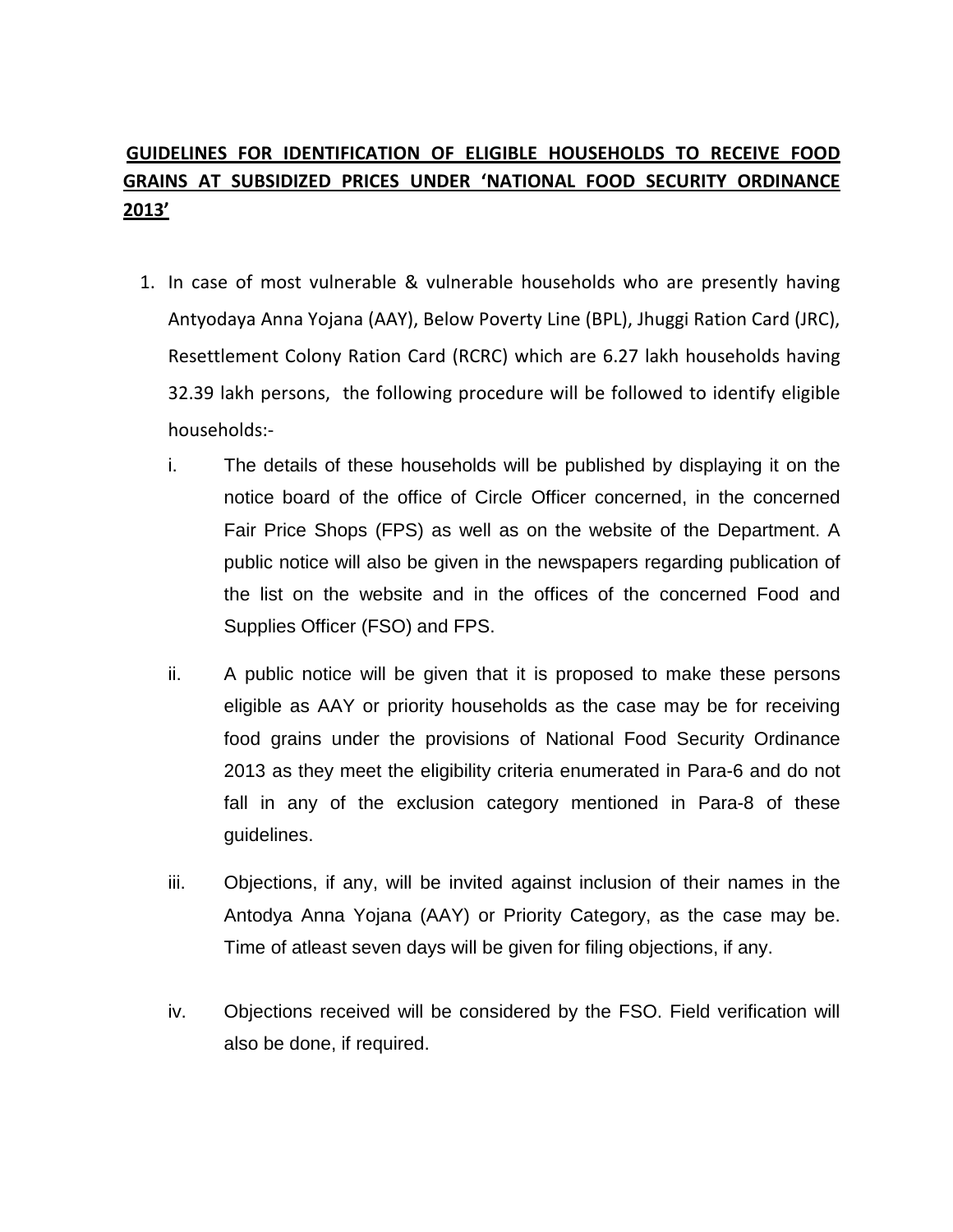- v. If any objection is found valid and the FSO proposes to remove any family from the list, the head of household will be given opportunity to present his/ her case and the final decision will be taken after hearing him/her.
- vi. After considering all the objections and taking a decision on them, the final list of eligible households category-wise (AAY or priority) will be prepared by the FSO. The category of card in the computer system of households found eligible will be changed appropriately to AAY or Priority category as the case may be.
- vii. List of such eligible households will be placed in the public domain.
- viii. The eligible households will be given the entitled quantity of food grains at the notified rates from the succeeding month. Allocation of foodgrains to the shops will be made accordingly and shop owners will be informed appropriately.
- ix. The ration cards of eligible households, so determined will be printed afresh in a phased manner. Till the fresh card is printed and given to the households it will keep getting the entitled food grains on existing ration card.
- x. Eldest female will be made Head of household as prescribed in the ordinance and the new card will be titled as "National Food Security Card".
- xi. Photograph of Head of Household will be taken or will be imported from UID data base. Copies of Aadhar card of all the family members will also be obtained and fed into the database. An undertaking will also be taken from the head of the household at the time of issue of new ration card that the household doesn't fall in any of the exclusion category enumerated in Para-8.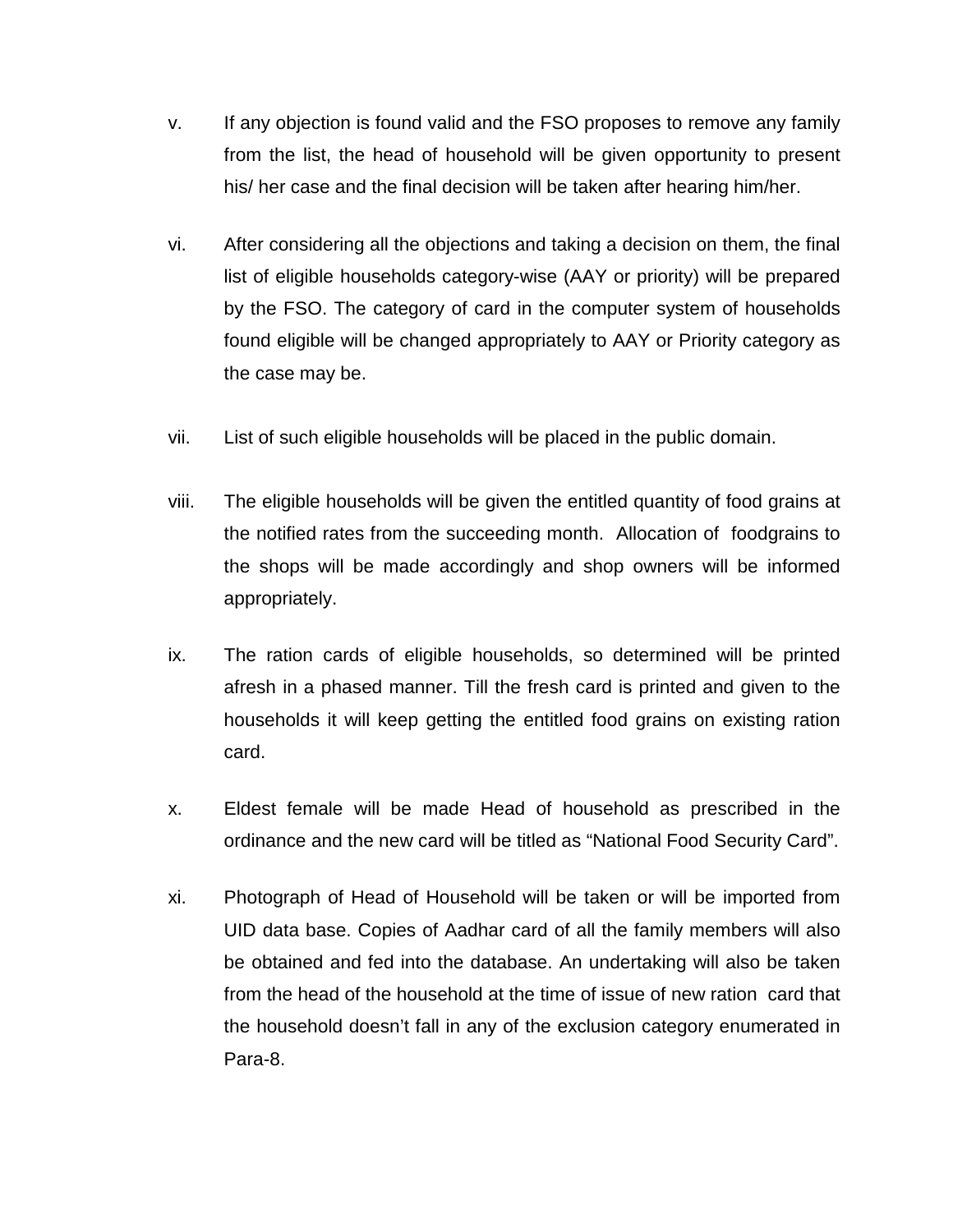- xii. The new ration card will contain Aadhar number of all the family members and this will be used as a tool to avoid duplication. Non submission of copy of Aadhar Card and undertaking or failure to appear in the FSO office for photograph or submission of wrong information in undertaking may lead to removal of the family from the list of AAY/Priority Category.
- 2. Households presently getting ration will continue to get ration as per existing norms and rates till they are either included in priority households or their card is inactivated/cancelled on being found ineligible during the process of identification of eligible households
- 3. A public notice will be issued inviting people to apply for inclusion of their household in the list of eligible households for getting subsidized food grains under the provisions of National Food Security Ordinance, 2013.
- 4. People will also be contacted through NGOs and Public representatives.
- 5. Vulnerable households in existing survey data like socio economic and caste census, survey of homeless people of Delhi will also be contacted and encouraged to avail benefit. Wide publicity will be given thorough newspapers, outdoor media and other means of publicity.

#### 6. **ELIGIBILITY CRITERIA :**

The households having annual income of less than Rs.1 lakh and fulfilling the following criteria will be considered as eligible households for inclusion in the "Priority"/AAY category as the case may be: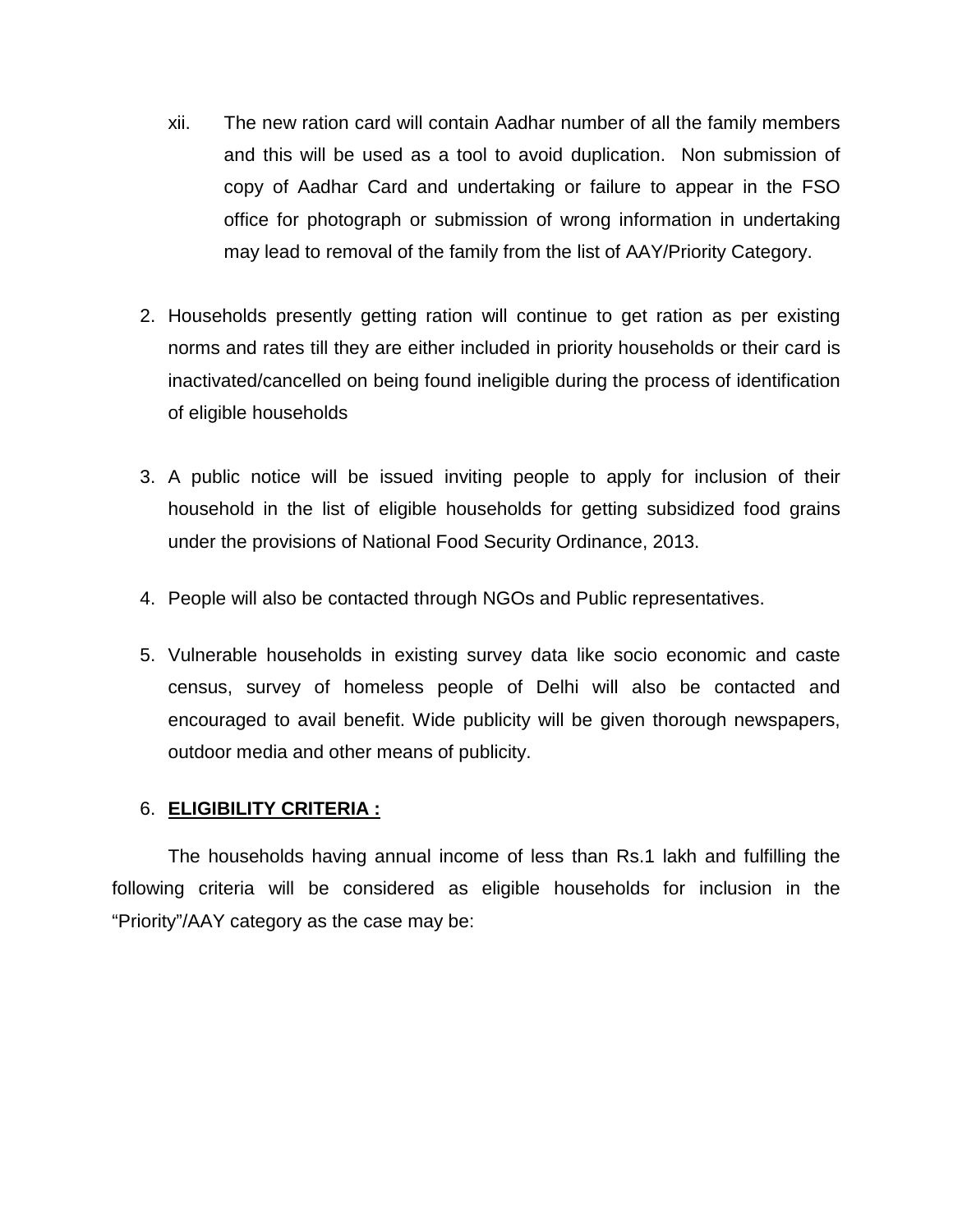### **(a) Geographically, Socially and Occupationally Vulnerable Groups**

- (i) Residents of slums
- (ii) Residents of resettlement colony of F,G & H categories.
- (iii) Residents of notified abadies in rural villages
- (iv) Shelterless,
- (v) Transgenders
- (vi) Households with disabled people (as defined in Persons with Disabilities Act 1995) subject to submission of prescribed medical certificate.
- (vii) Single women (including widows, unmarried and separated and deserted women), living in household as dependent or as head of household
- (viii) Children living without protection.
- (ix) Occupationally vulnerable groups like Rag-pickers, unskilled construction workers, porters, casual daily wage labour, casual domestic workers, cycle rickshaw drivers, unskilled workers in small household enterprises, unskilled workers in household industries.

#### **(b) Other Households :**

Other Households having annual income of less than Rs.1 lakh per annum.

7. Applicants belonging to nine categories in Para-6 A will not be required to submit income certificate. Self certification regarding their income and occupation will be enough subject to field verification. Similarly self certification as shelterless, being single women, children without protection or occupationally vulnerable group will be admissible. In case of residents of notified village abadies, certificate from revenue authorities will be necessary.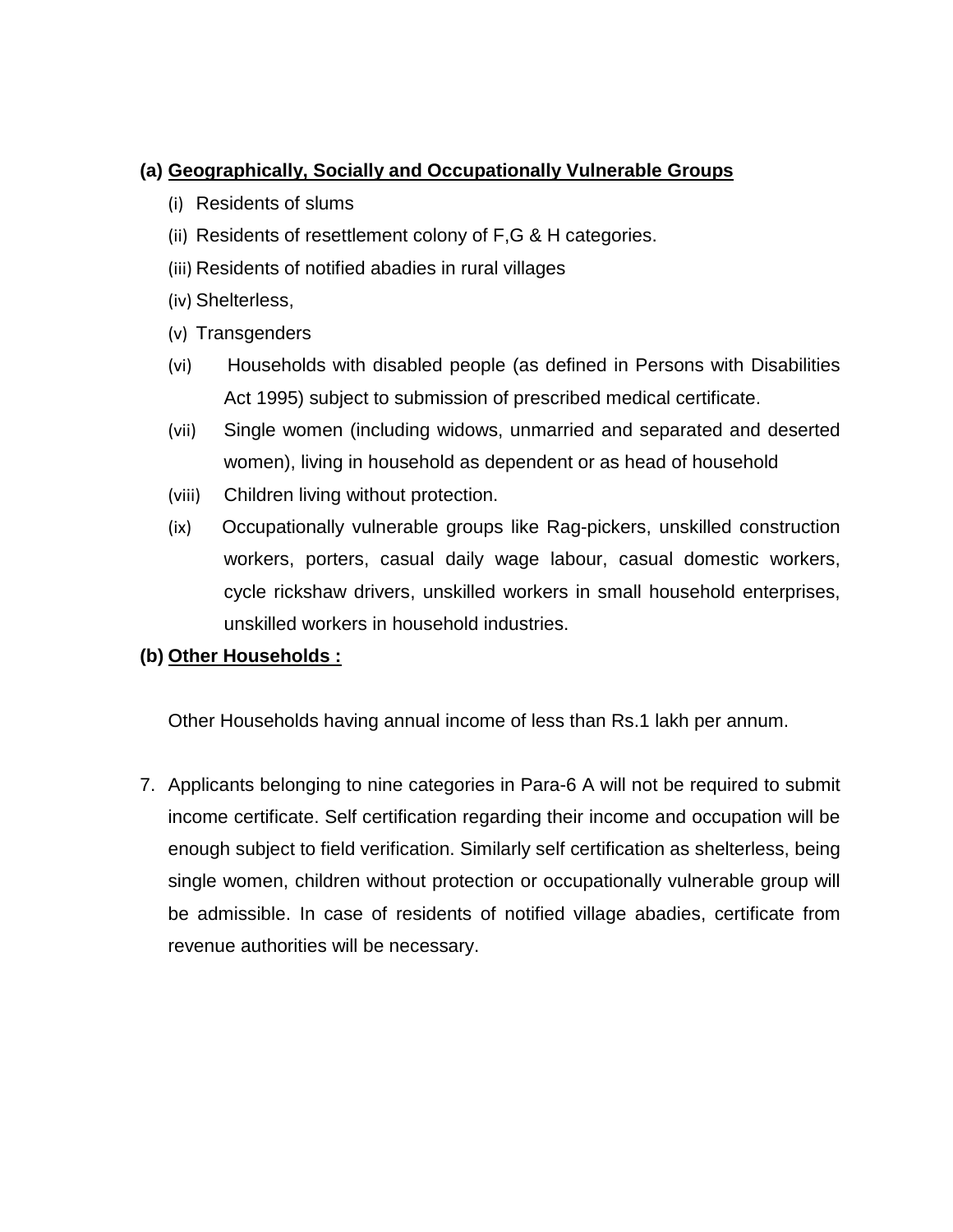### **8. EXCLUSION CRITERIA :**

Notwithstanding their fulfilling the eligibility criteria, the following households will not be eligible:

- (i) If any member of a household owns a light (Four Wheeler) or heavy vehicle (except one commercial vehicle in households for earning livelihood)
- (ii) If any member of the household owns a building/land in any of the A to E category colonies of Delhi.
- (iii) If the household is receiving ration / food subsidy under any other scheme.
- (iv) If any member of the household is income tax payee
- (v) If any member of the household is an employee of Central/State Government, local bodies, corporation/autonomous bodies of Central / State / Local Government.
- (vi) If the household has electricity connection above 2KW.

#### **9. MODE OF APPLICATION :**

The eldest female will be treated as Head of household. Applicants will be assisted in filling up the forms by setting up "Help Desks" in each FSO office. Efforts will be made to provide facility for filing application online or through mobile phones. The application should be submitted in the prescribed format by the head of household enclosing the following documents:

- (i) Copy of Aadhar Card of all the family members
- (ii) Residence proof of the applicant, if her residence in not the same as mentioned in her Aadhar card. In case of shelter less persons, residence proof will not be required.
- (iii) Income Certificate issued by the Revenue Department, wherever applicable.
- (iv) Ration card (if the applicant or any member of the household has ration card of any type)
- (v) Any category specific certificate prescribed in Para- 6.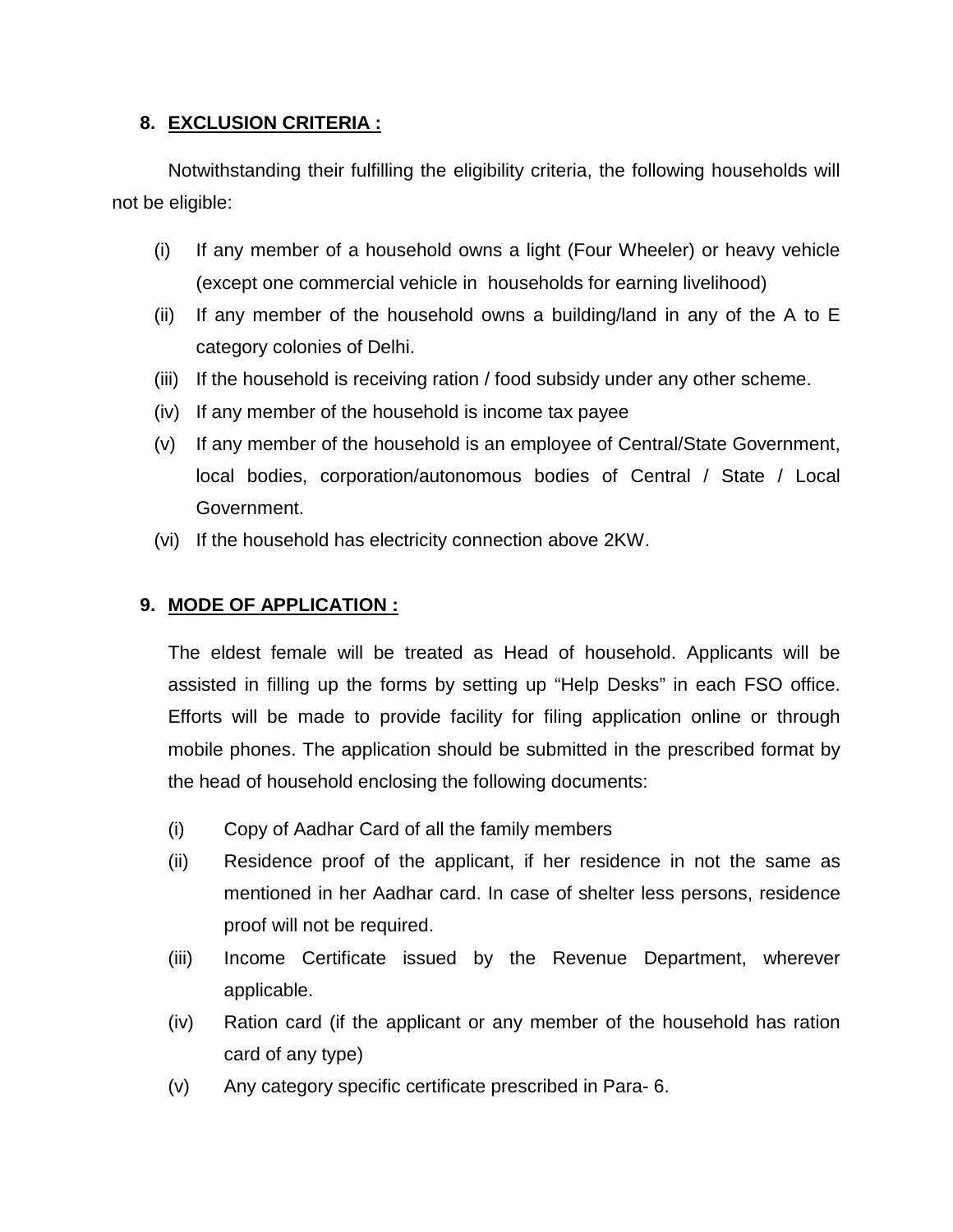(vi) An undertaking in the prescribed format that the applicant doesn't fall under any of the exclusion categories enumerated in Para-8.

### **10. PLACE OF SUBMISSION :**

Elaborate arrangements for receiving the application will be made. The application will be received in the office of concerned Food and Supplies Officer, 130 Gender Resource Centres etc.

#### **11.PROCEDURE FOR APPROVAL :**

- i. Applications received will be scrutinized. Photograph and demographic details of applicant from Aadhar Database will be used to avoid need for capture of fresh photograph and data of applicants and other members of households. This will also prevent duplication and bogus cards.
- ii. Field verification will be conducted.
- iii. Before declaring any household as eligible, the FSO will issue a public notice that he intends to include such household(s) in the category of eligible households and will publish it on notice board of his office for a minimum period of 7 days.
- iv. Any objection for inclusion of any household in the category of eligible household can be filed with the FSO within 7 days of publication of the list. The FSO will consider the objection. Opportunity of being heard will be given to the applicant before rejecting her application in response to any such objection.
- v. After disposing of the objections received, the FSO will include the applicant household in the list of eligible Household category.
- vi. A new Ration Card titled "National Food Security Card" will be issued to the applicant, household.